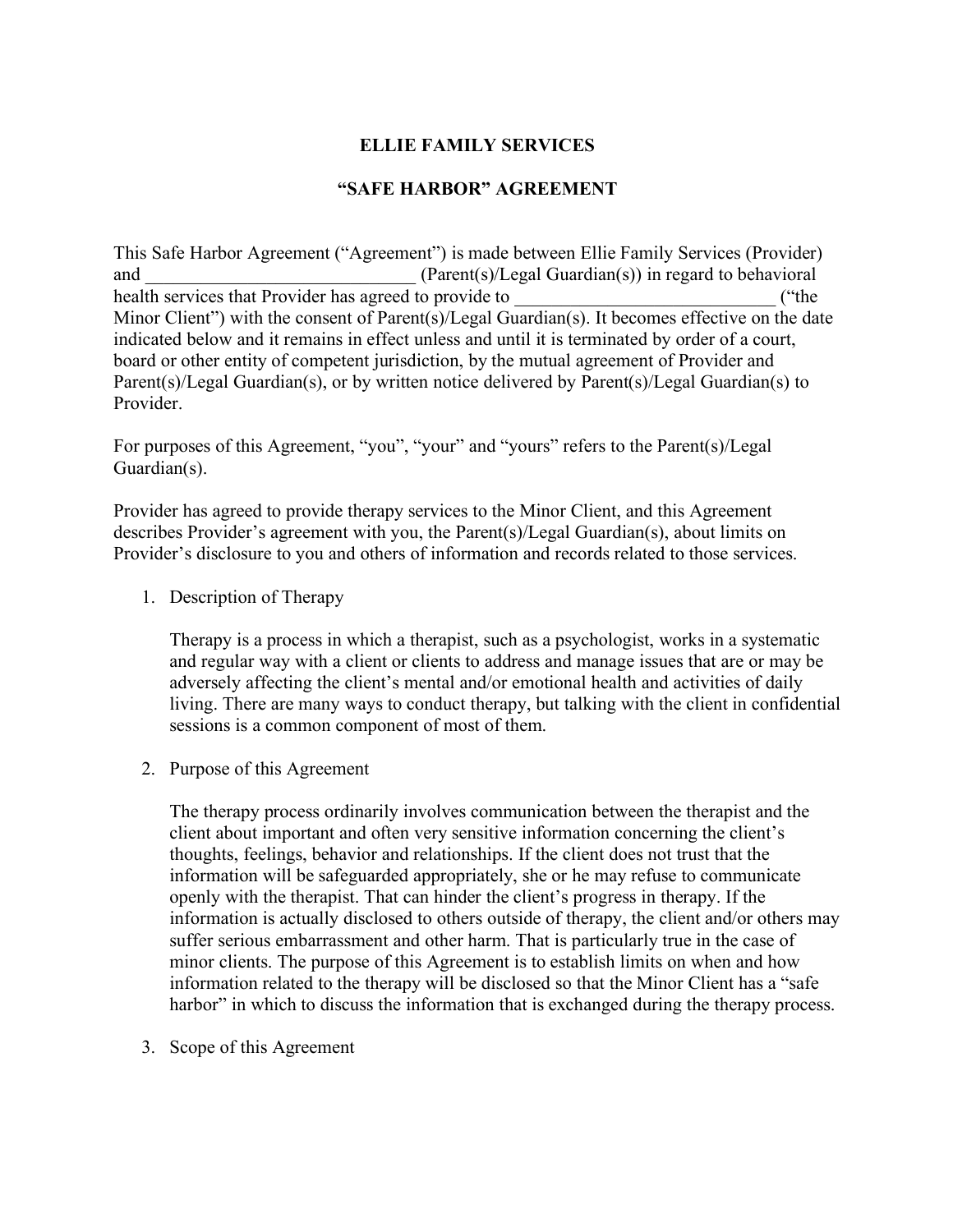This Agreement covers all information that is exchanged between Provider and the Minor Client(s) during the course of therapy, information about the Minor Client(s) that Provider may obtain from "collateral" sources such as parents, teachers and other providers, and records maintained by Provider for the therapy. You and Provider agree that neither you nor anyone otherwise authorized by you (for example, your attorney) will seek to compel Provider to disclose any information or records related to the therapy except when and to the extent that Provider determines, based on Provider's professional judgment, that it is appropriate to do so.

You and Provider also agree that:

- a. You will not authorize your attorney or anyone else on your behalf to compel Provider, by subpoena or other means, to testify or produce any records related to the therapy in any deposition, hearing, arbitration, trial or other proceeding. If you or anyone else on your behalf (for example, an attorney) attempts to do so, you agree to reimburse Provider for all lost income, attorney's fees, court costs, disbursements and all other expenses incurred by Provider for the purpose of responding to that attempt;
- b. Provider will not be serving as an expert or forensic witness, and will not issue any professional opinions verbally or in written form, related to the therapy unless Provider agrees to do so.
- 4. Effect of this Agreement

In many circumstances, parents are entitled by law to obtain information and records about their child's therapy. By adhering to this Agreement, you are voluntarily choosing not to exercise your right to obtain the information obtained by (Provider) and/or exchanged between Provider and the Minor Client in therapy or the records of the therapy. If you choose not to adhere to this agreement, Provider will not violate the law by improperly withholding the information and records that are subject to this Agreement, but Provider may in that event choose to terminate the therapy services. Provider makes no representation regarding the legal enforceability of this Agreement, but it is Provider's intention that this Agreement will be in effect until the Minor Client has reached the age of majority and decides that the information or records related to the therapy should be disclosed to you or others.

Besides limits established by this Agreement for the disclosure of information and records related to the Minor Client's therapy, there may be other limits established by law, court order or other means for the disclosure of the information and records. If you are not aware of those limits, you should seek legal advice so that you understand how they may affect your legal interests.

5. Information Available to You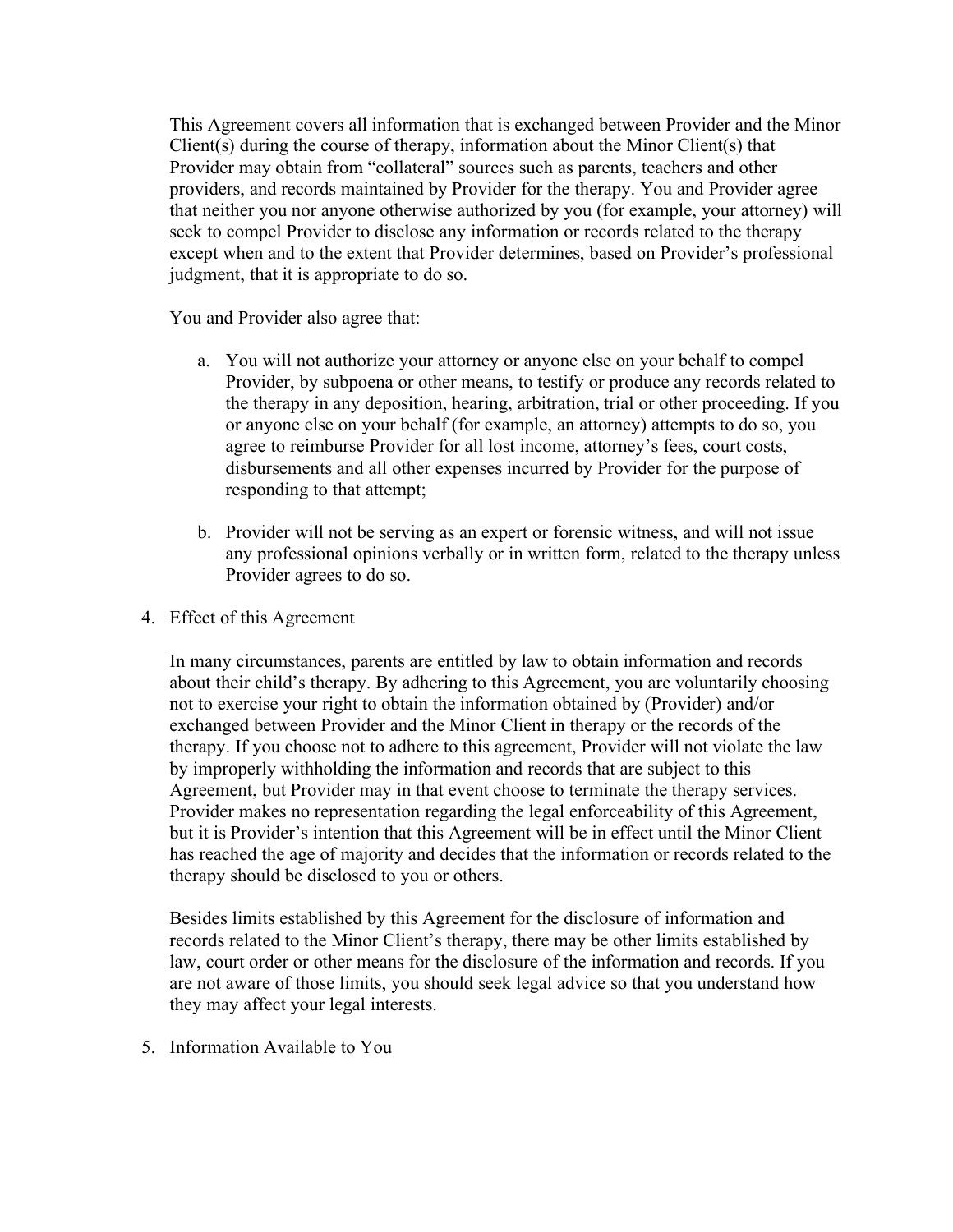Even though the purpose of this agreement is to establish limits on when and how information and records related to the therapy will be disclosed to you, Provider recognizes the importance of disclosing some information and/or records to you about the Minor Client's status and progress in therapy. Therefore, Provider will give you a periodic summary of the therapy that includes, in Provider's professional judgment, information and/or records that will sufficiently apprise you of the Minor Client's status and progress without posing an increased risk of harm to the Minor Client and/or others by circumventing the terms of this agreement.

In addition to periodic summaries, Provider will notify you of the need for therapy or other professional services for the Minor Client if, in Provider's professional judgment, notice is necessary to avoid jeopardizing the health of the Minor Client.

6. Exceptions to Safe Harbor Status

In addition to the situations described in the preceding paragraph, there are other situations in which Provider may be required to disclose information and or records regarding the Minor Client's therapy even if neither you nor the Minor Client want Provider to do so. Those situations include, but are not necessarily limited to, these:

- a. If Provider receives information from the Minor Client or others indicating that abuse or neglect of a minor or abuse or neglect of a vulnerable adult has occurred, in which case Provider may have to report that information to a law enforcement agency or to other government entities;
- b. If the Minor Client or another person has communicated to Provider a threat of violence to the Minor Client or to some other potential victim, in which case Provider may have to inform the potential victim and/or a law enforcement agency of the threat;
- c. If Provider is required by a court order or subpoena to testify or otherwise disclose information or records, in which case Provider may be required to disclose information to person(s) as directed by the order or subpoena;
- d. If an investigation is being conducted by a licensing board or other government entity, in which case Provider may have to disclose information as directed by that board or entity;
- e. If there is a federal, state other rule, regulation or law that requires Provider to disclose information in addition to those enumerated above, Provider may have to disclose the information to the extent required by that rule, regulation or law.

That list is not exhaustive, and there may be other situations in which Provider may have to disclose information and/or records about the therapy services even if you do not want us to do so.

7. Duration of this Agreement